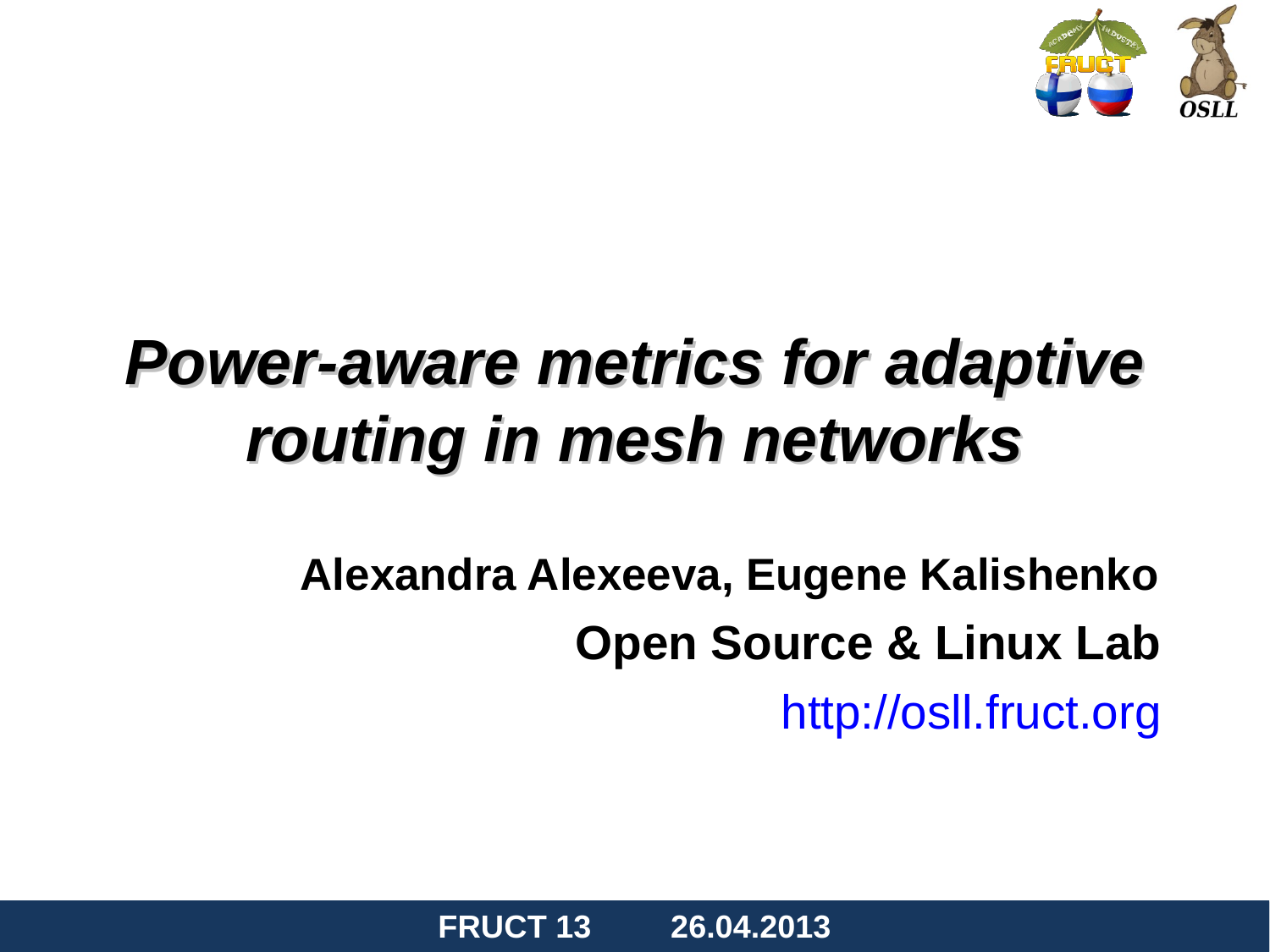## **Outline**



#### **Why do we need this?**

As mobile computing requires more computation as well as communication activities, energy efficiency becomes a critical issue for battery-operated mobile devices. LifeTime  $100<sub>1</sub>$ 

#### **What do we want?**

The lifetime of the whole network to be as long as possible. That means ideally, all the nodes die sumultaneously.

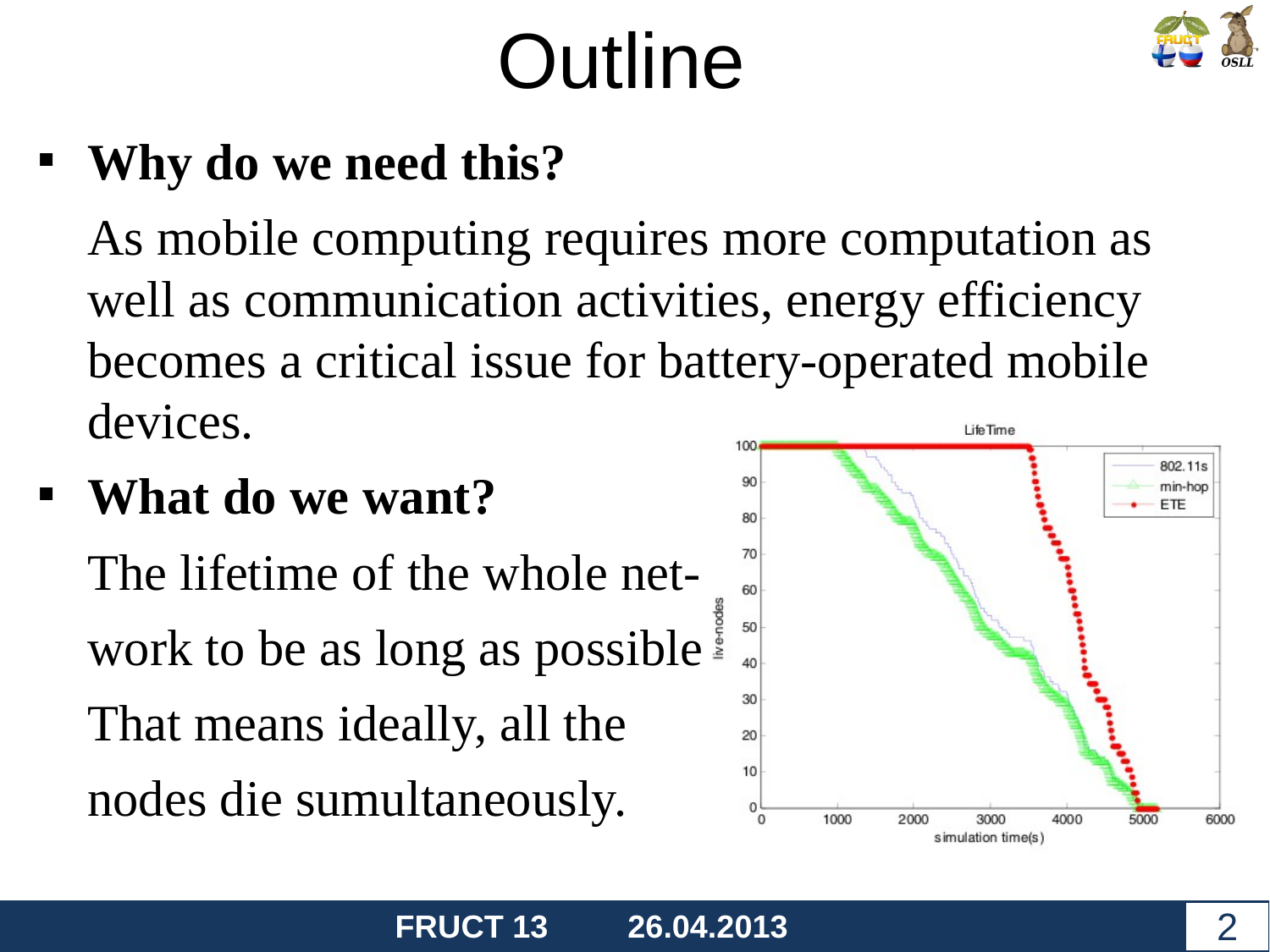

## Problem Statement

- Analyze the existing power-aware metrics for ad-hoc and mesh networks
- Develop an algorithm of power-aware routing using 802.11s features
- Simulate the approach using NS-3
- $\blacksquare$ Implement the battery capacity visualisation support for Netanim (visualizator for NS-3)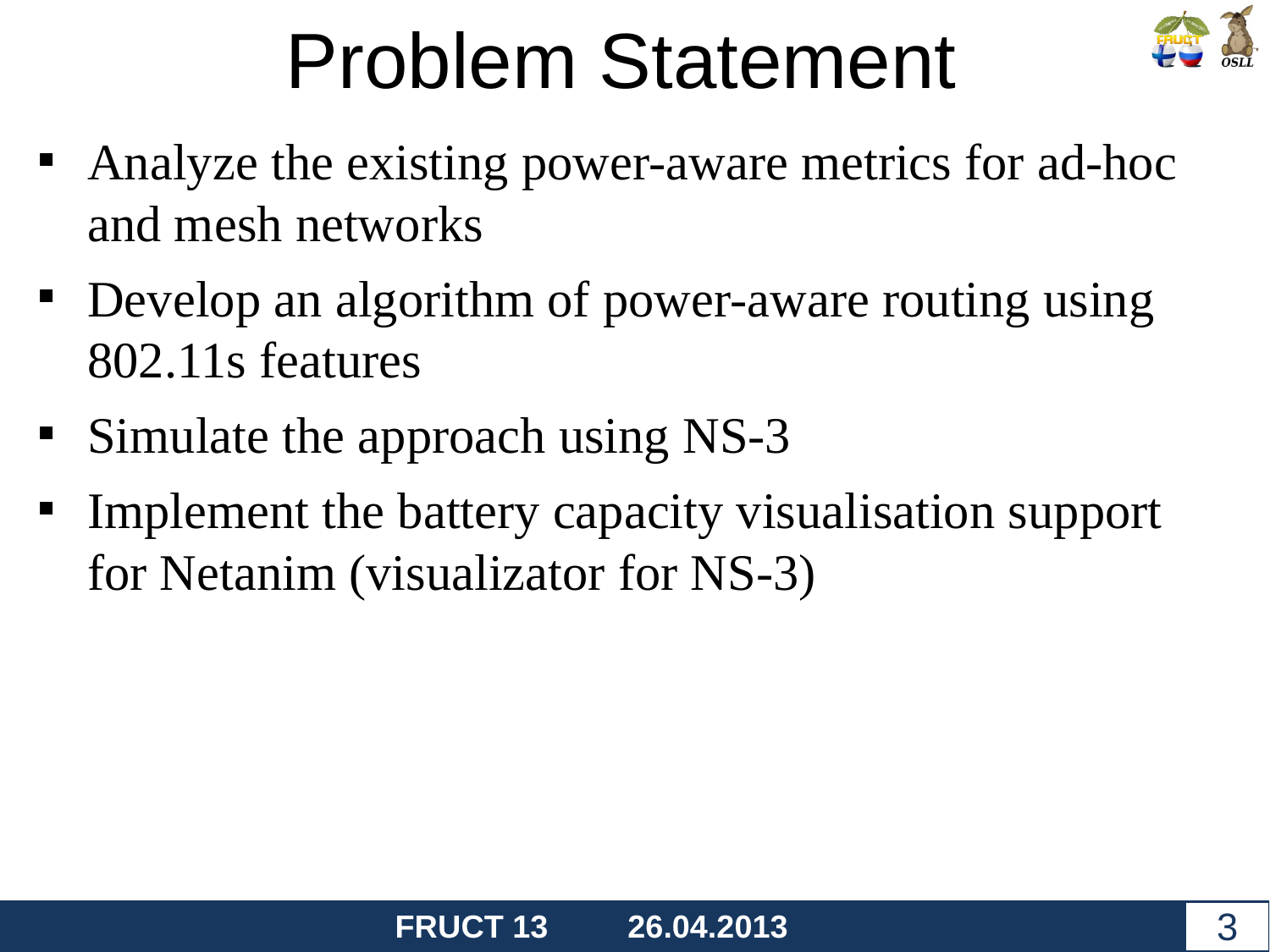

## Analysis of existing metrics

#### **The main ideas in the area developed until now:**

- Using min-hop metrics
- Using the remaining capacity on host
- Using the speed of energy consumption of a host
- Using complicated physical models of a battery

Some approaches use a barrier to switch between different algorithms.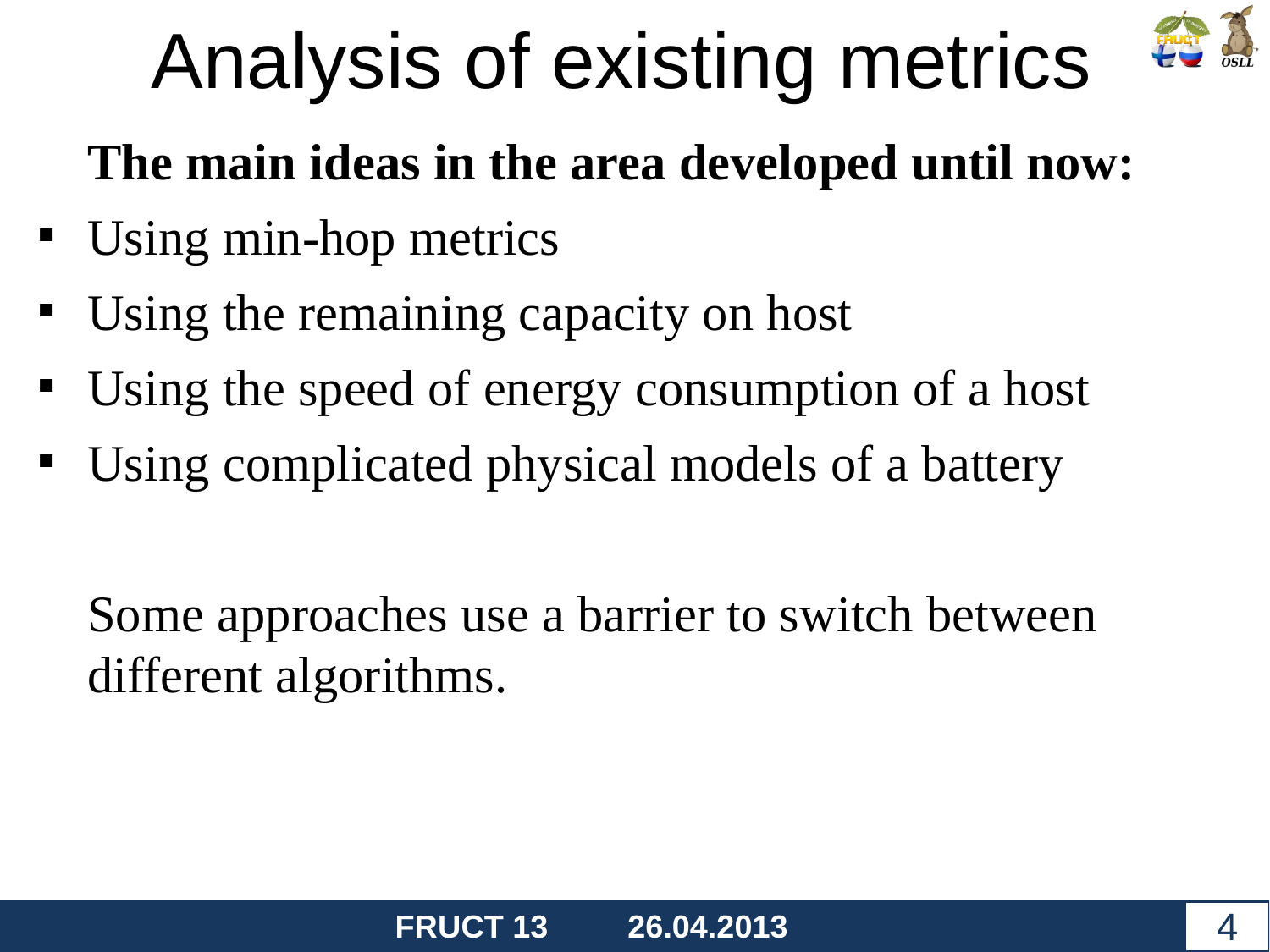### Mesh standart capabilities





**FRUCT 13 26.04.2013** 5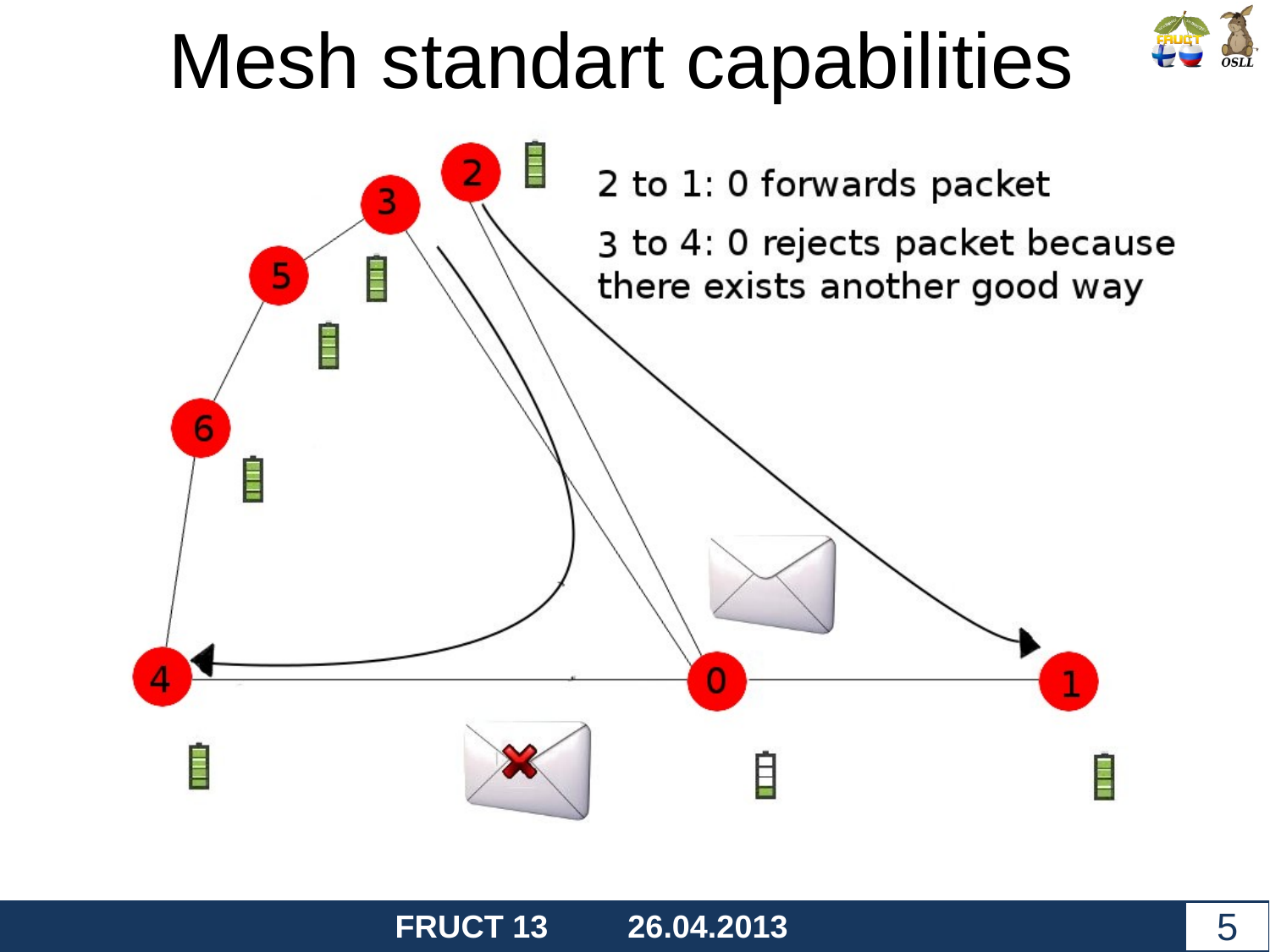

## An approach to power-aware routing

We want to use multiple metrics:

- Expected lifetime of a node
- Expected transmission energy
- Expectation of whether the destination node is reachable through other paths

There is an attractive way to combine all that metrics – to use fuzzy routing.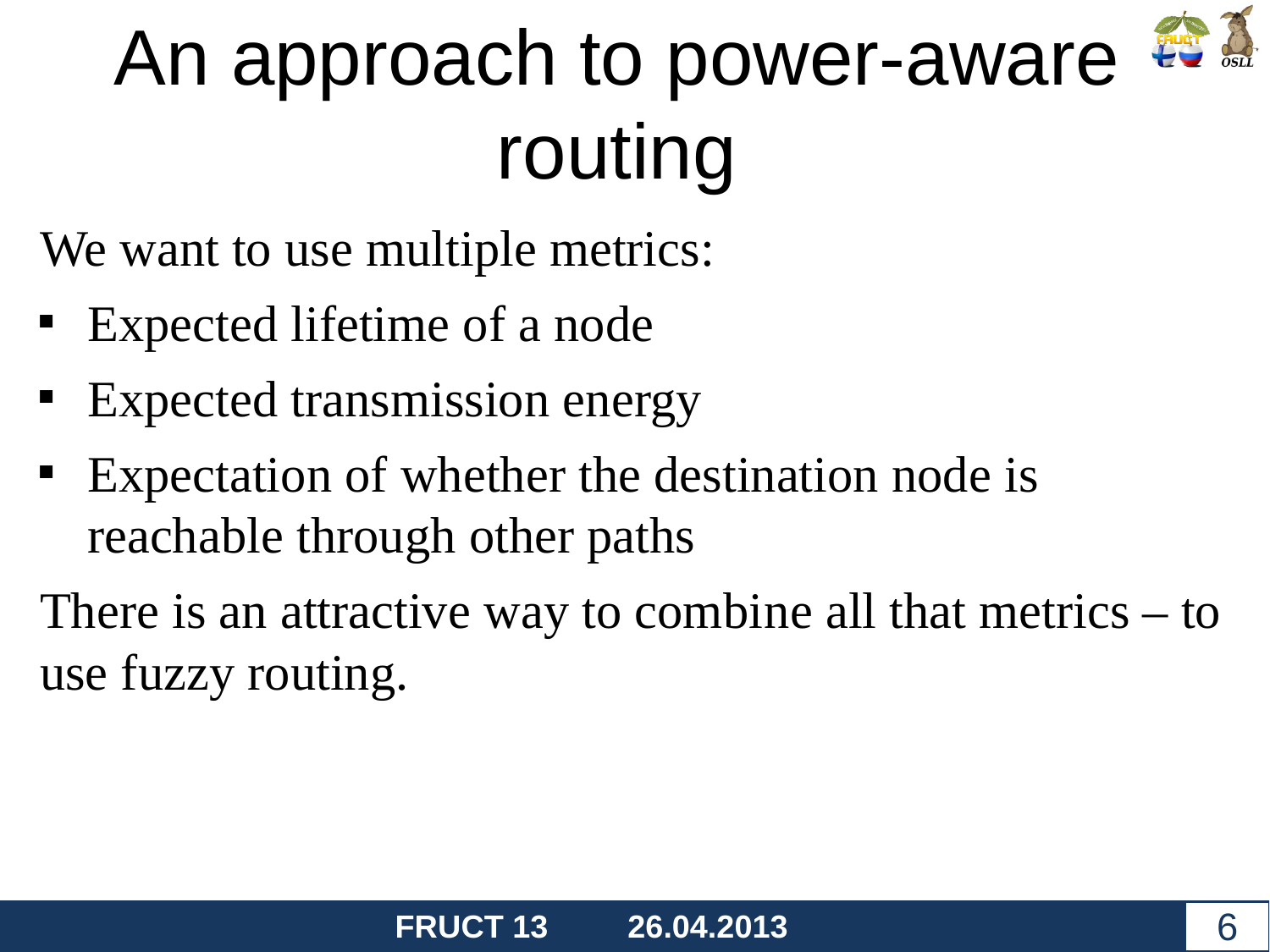## Classical routing



- Router metrics can contain any number of values that help the router determine the best route.
- A router metric is typically based on information like path length, bandwidth, load, hop count, path cost, delay etc.
- Metric is a number that agregates many parameters

| <b>Network Destination</b> | <b>Netmask</b>                                 | <b>Gateway</b> | <b>Interface</b>               | <b>Metric</b> |
|----------------------------|------------------------------------------------|----------------|--------------------------------|---------------|
| 0.0.0.0                    | 0.0.0.0                                        | 192.168.0.1    | 192.168.0.100 10               |               |
| 127.0.0.0                  | 255.0.0.0                                      | 127.0.0.1      | 127.0.0.1                      |               |
| 192.168.0.0                | 255.255.255.0                                  |                | 192.168.0.100 192.168.0.100 10 |               |
| 192.168.0.100              | 255.255.255.255 127.0.0.1                      |                | 127.0.0.1                      | 10            |
| 192.168.0.255              | 255.255.255.255 192.168.0.100 192.168.0.100 10 |                |                                |               |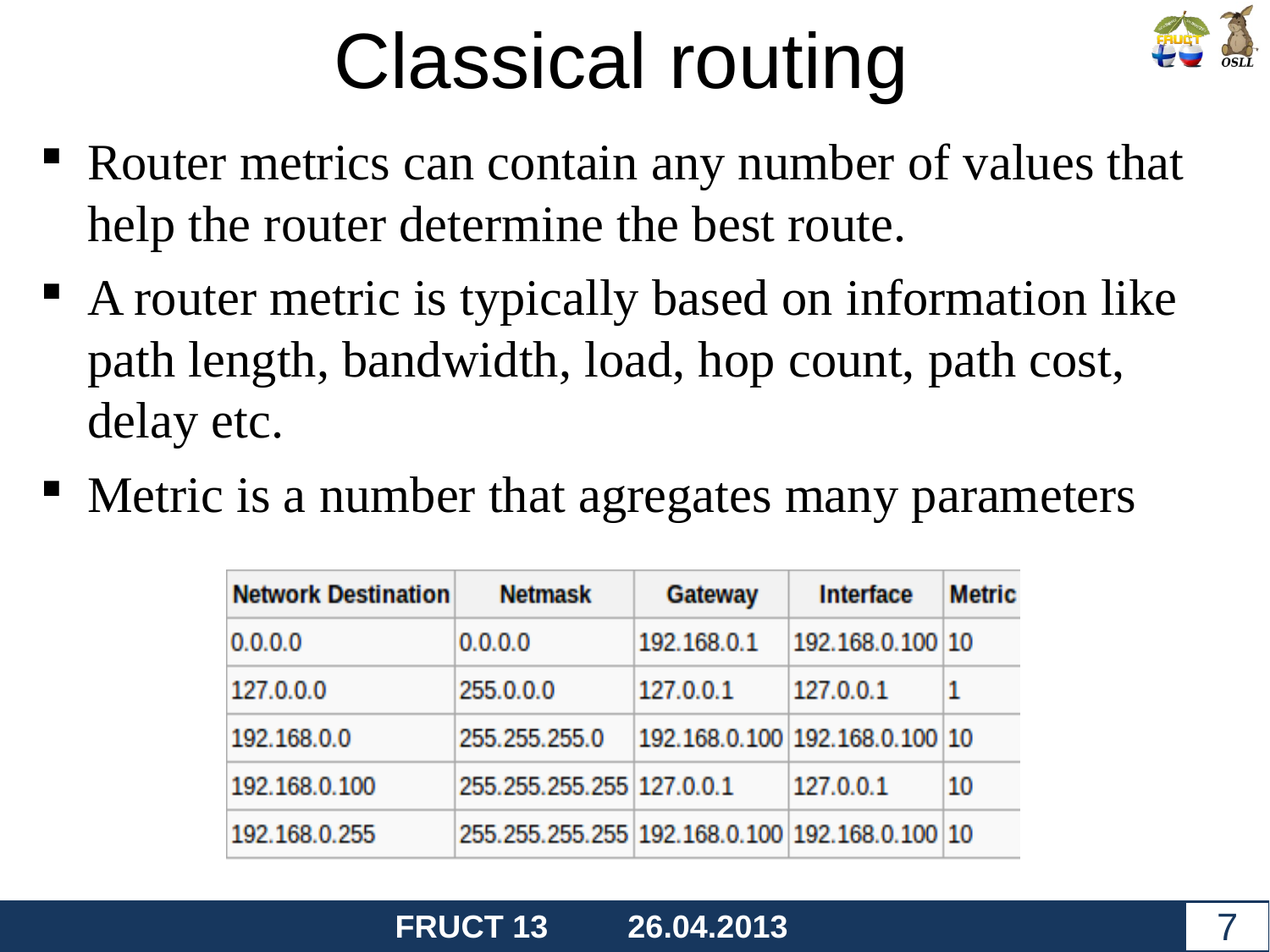## Fuzzy logic



Fuzzy logic is a form of many-valued logic. It deals with reasoning that is approximate rather than fixed.

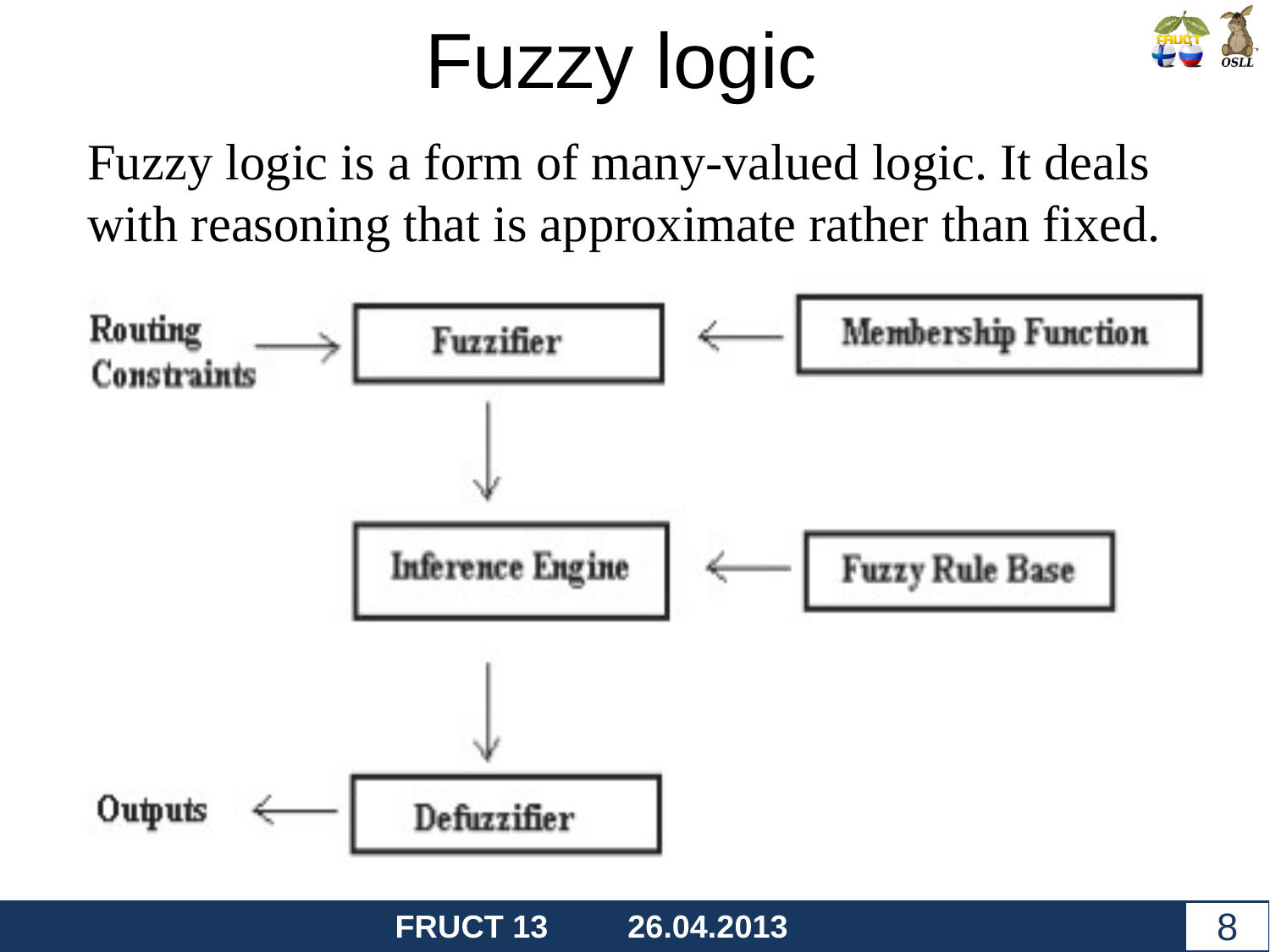## Fuzzy logic





#### **FRUCT 13 26.04.2013** 9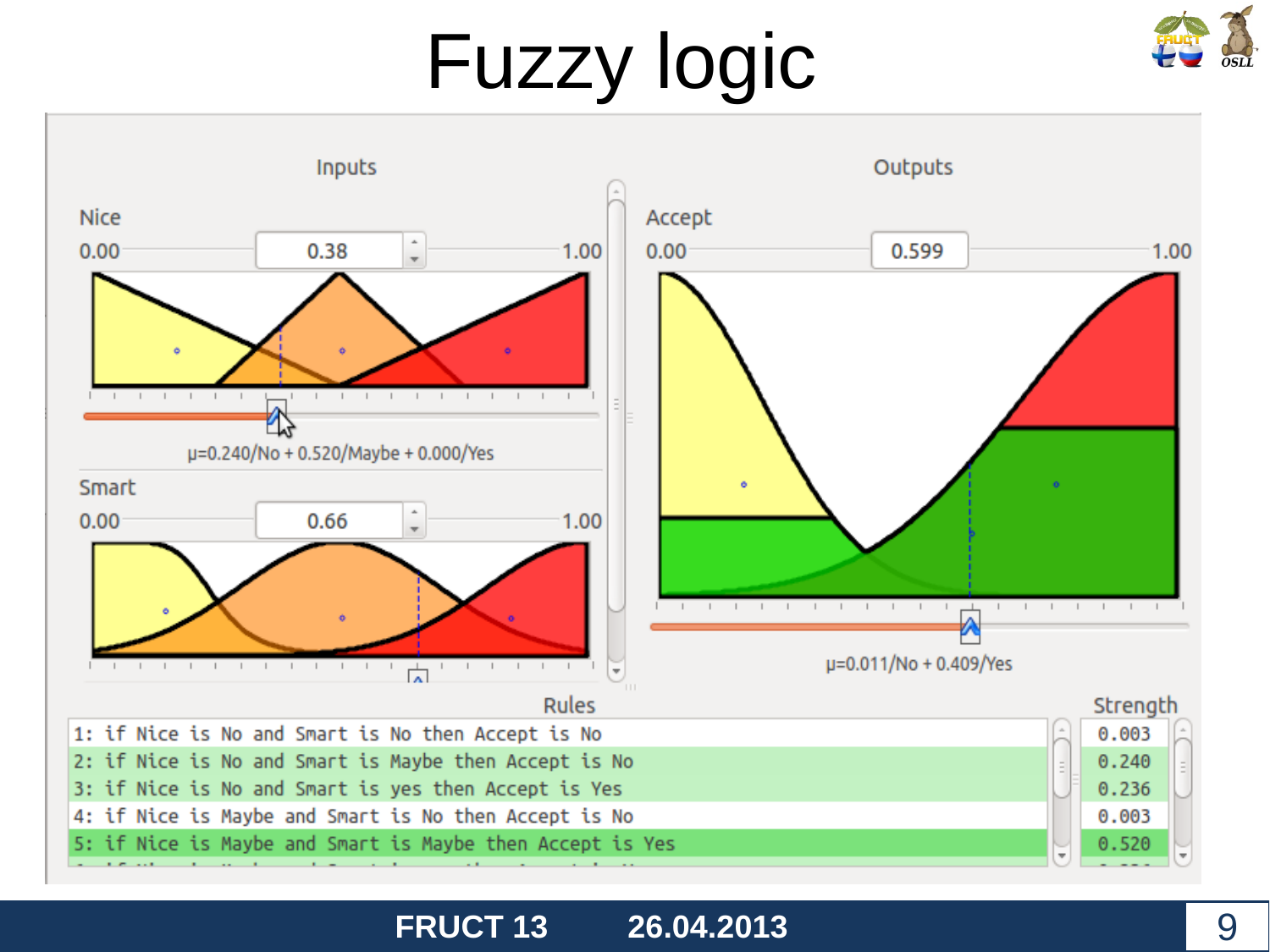## Fuzzy routing



Fuzzy routing allows us to use several constraints and correlate them altogether in such way:

– multiple fuzzy coefficients as an output, choose between several scenarios.

– vary the threshold between the constraints dynamically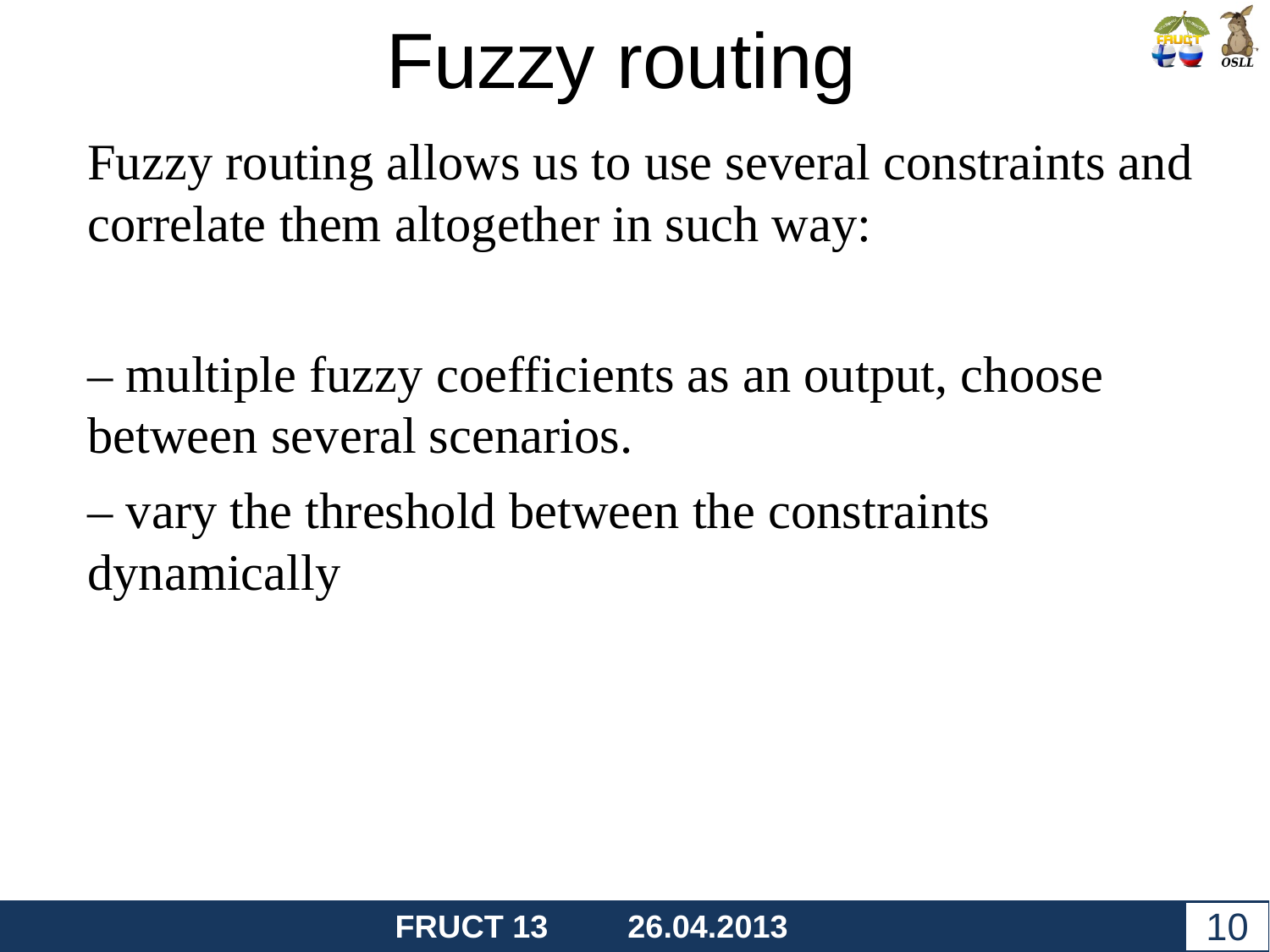#### Rule base



#### Table 1 Rule base when Neighbor = "Closer".

| NeighborRate |                            | <b>Thermal</b>      |                      |                     |     |     |  |
|--------------|----------------------------|---------------------|----------------------|---------------------|-----|-----|--|
|              |                            | Few<br><b>Empty</b> |                      | Almost Full<br>Half |     |     |  |
| Distance     | VeryClose   VeryGood       |                     | VeryGood  Good  Fair |                     |     | Bad |  |
|              | <b>Close</b>               | VeryGood            | VeryGood Good Fair   |                     |     | Bad |  |
|              | <b>StartPoint</b> VeryGood |                     | VeryGood Good Fair   |                     |     | Bad |  |
|              | Far                        | VeryGood            | Good                 | Fair                | Bad | Bad |  |
|              | <b>VeryFar</b>             | VeryGood            | Good                 | Fair                | Bad | Bad |  |

Table 2 Rule base when Neighbor = "Farer".

| NeighborRate | $\mid$ Thermal   |  |  |               |  |  |
|--------------|------------------|--|--|---------------|--|--|
|              | Empty  Few  Half |  |  | Almost   Full |  |  |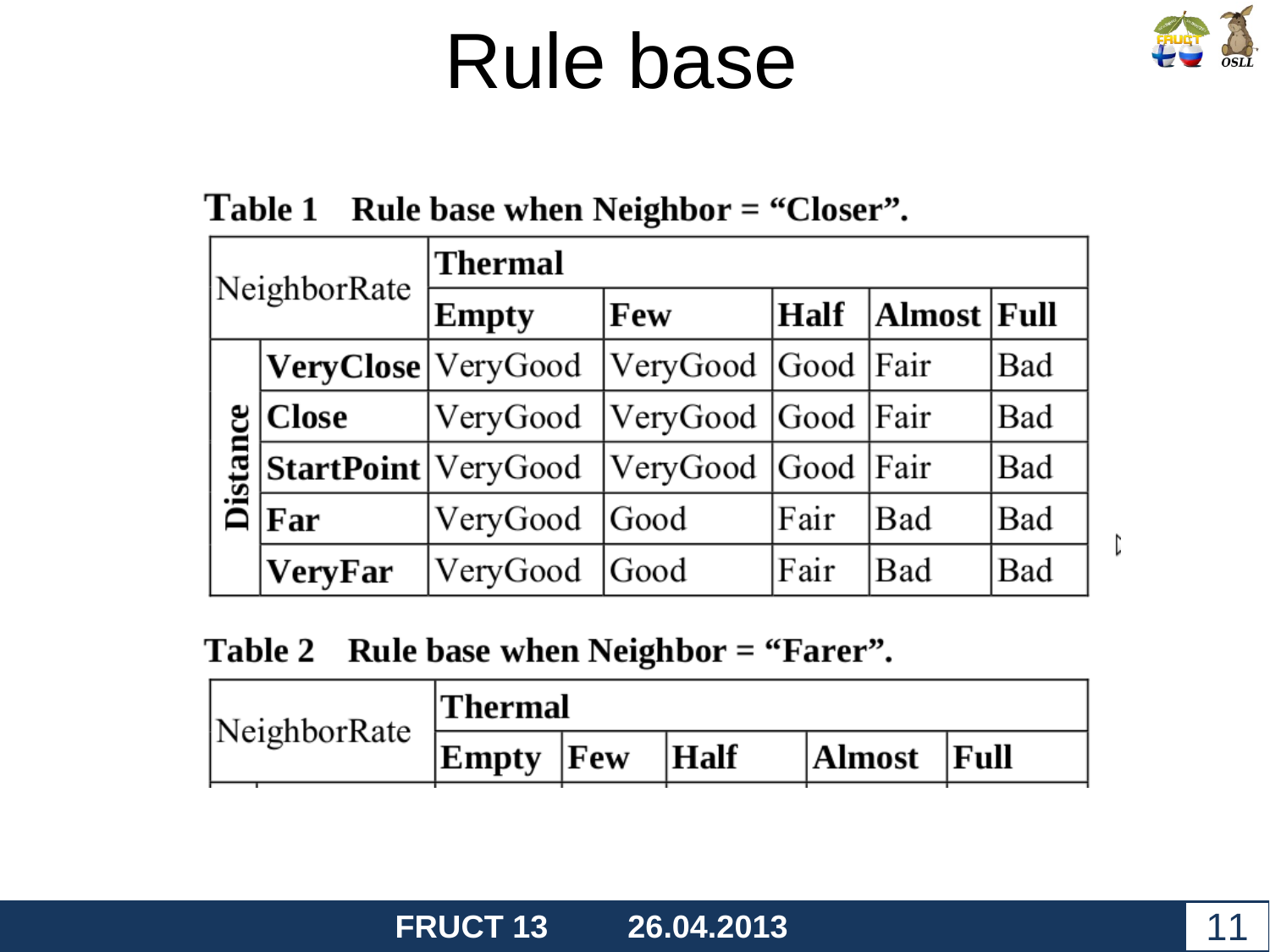### **Constraints**



#### **–** Expected lifetime of a node and Expected transmission energy

$$
C_i = RBP_i / DR_i
$$
  

$$
DR_i = \alpha * DR_{old} + (1 - \alpha) * DR_{sample}
$$

*Сi definesthelifetime of a host RBP – remaining battery potential*

 $\alpha$  = 0.3 *DR<sup>i</sup> – drain rate*

• For formulation of a fuzzy model we can use some physical characteristics of a battery.

– Expectation of whether the destination node is reachable through other paths can be found through analysis of routing tables.No additional traffic needed.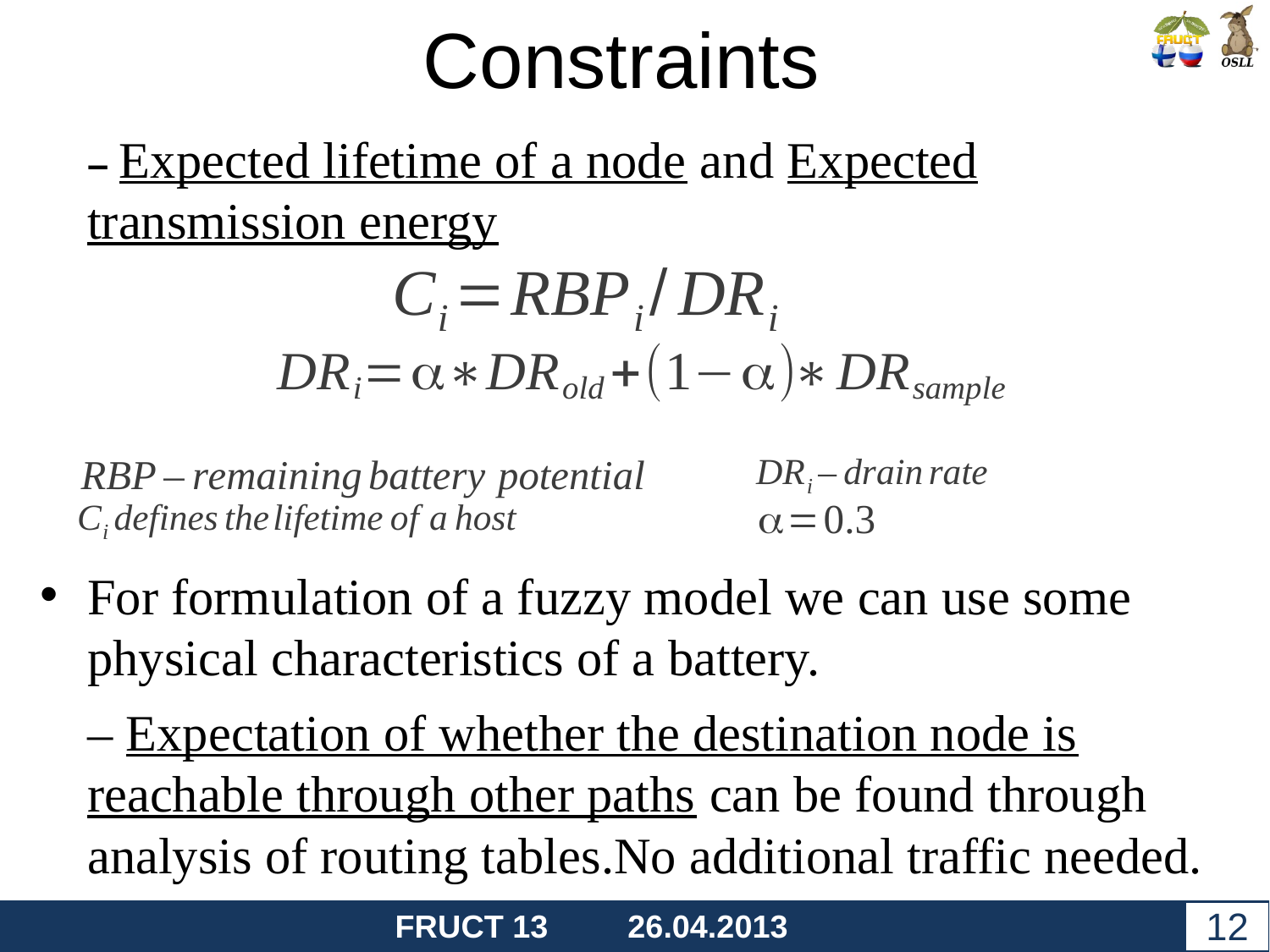### NS-3



NS-3 is an opensource discrete event network simulator with many capabilities.

The general process of creating a simulation can be divided into several steps:

- Topology definition
- Model usage
- Node and link configuration
- Execution
- Analysis (performance, traffic load...)
- Visualization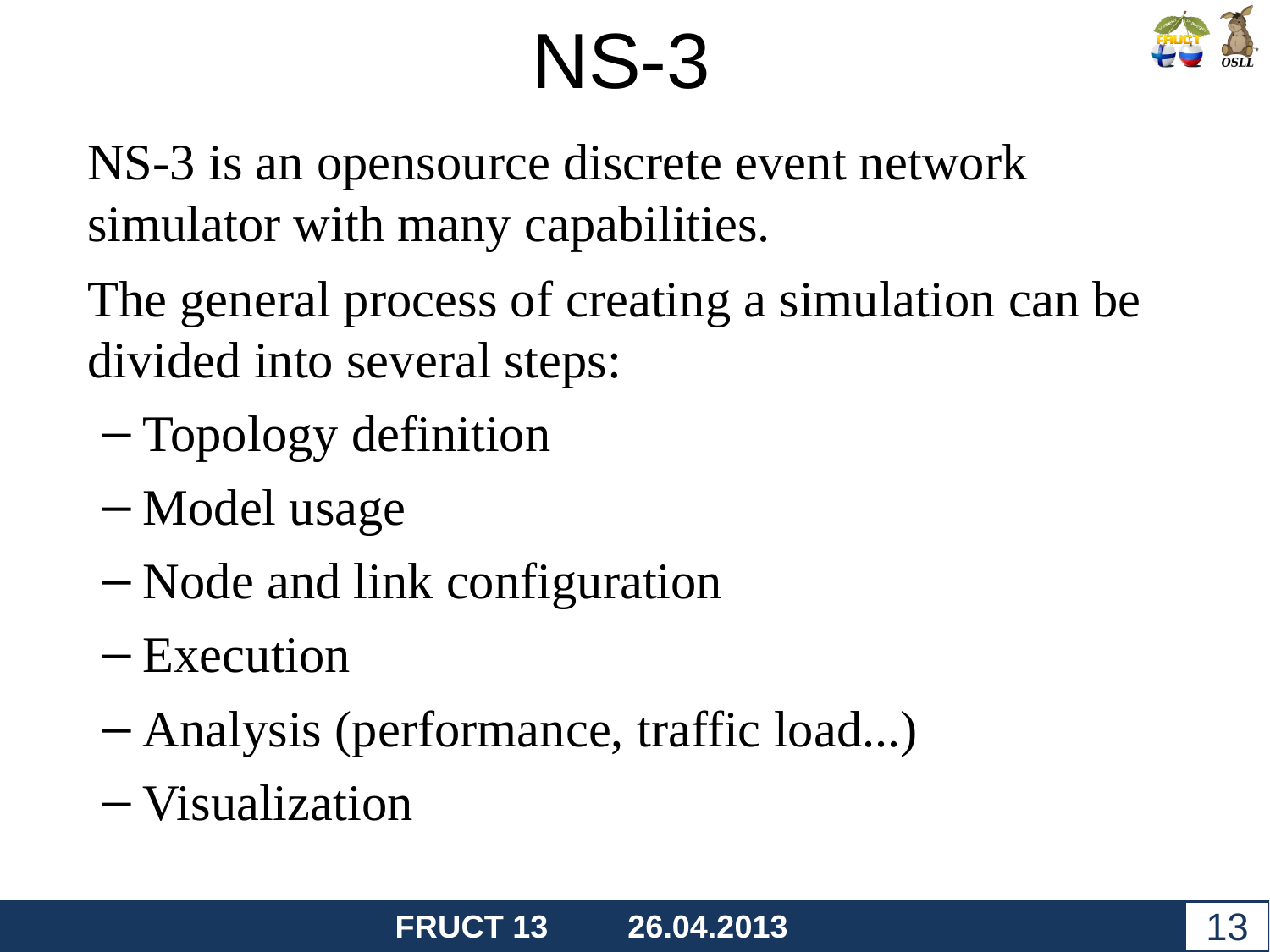

## Visualization architecture

#### **How an NS-3 model can be imported to NetAnim?**

- use a typical NS-3 model
- add vizualization functionality (libraries, functions)
- The xml file is got from  $c++$  code of the model using special plugin
- xml file can be opened in NetAnim

#### **How events can be visualized?**

**through adding visualization callbacks in model**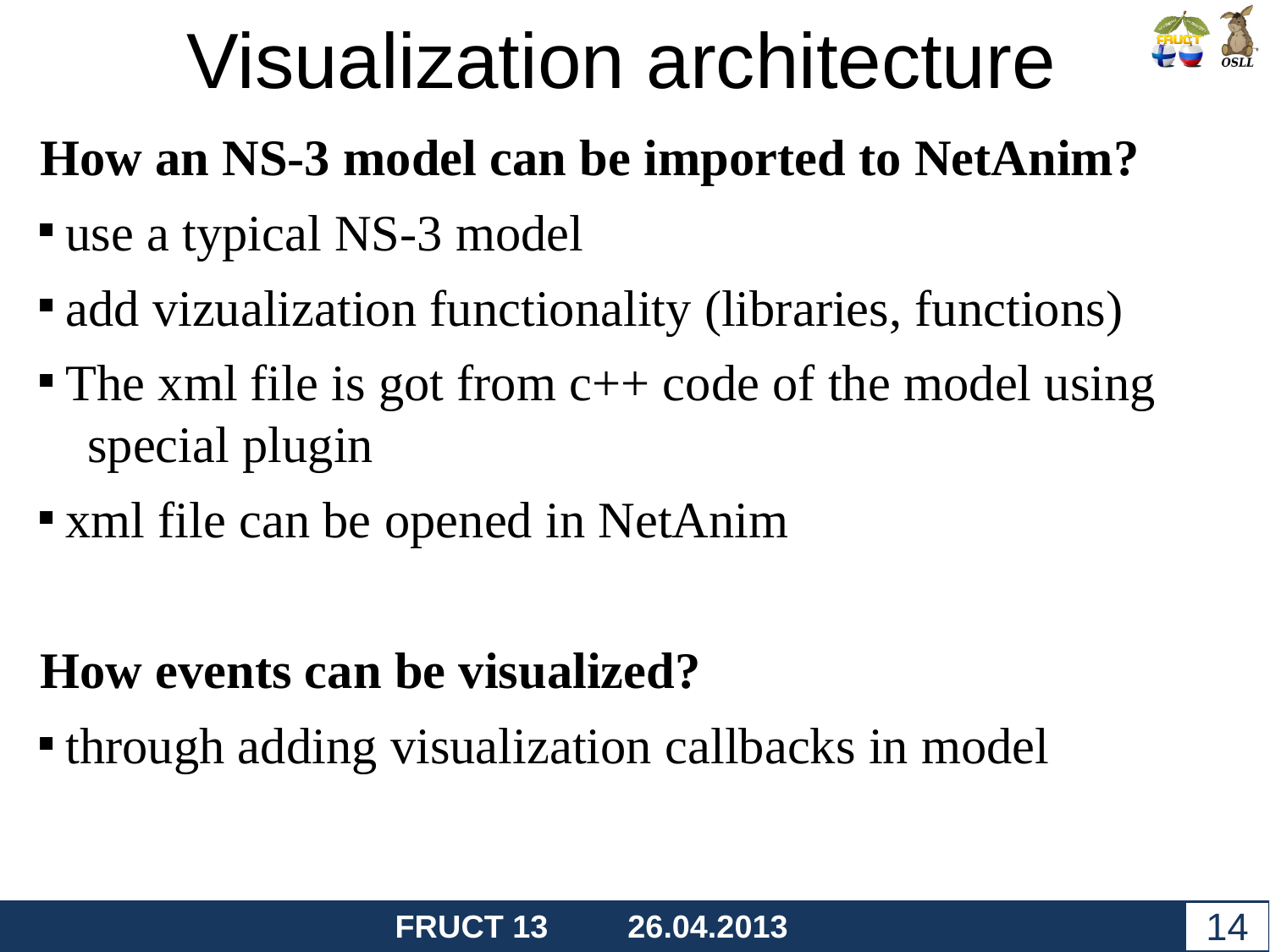# Battery capacity visualization  $\bullet$ .



**FRUCT 13 26.04.2013** 15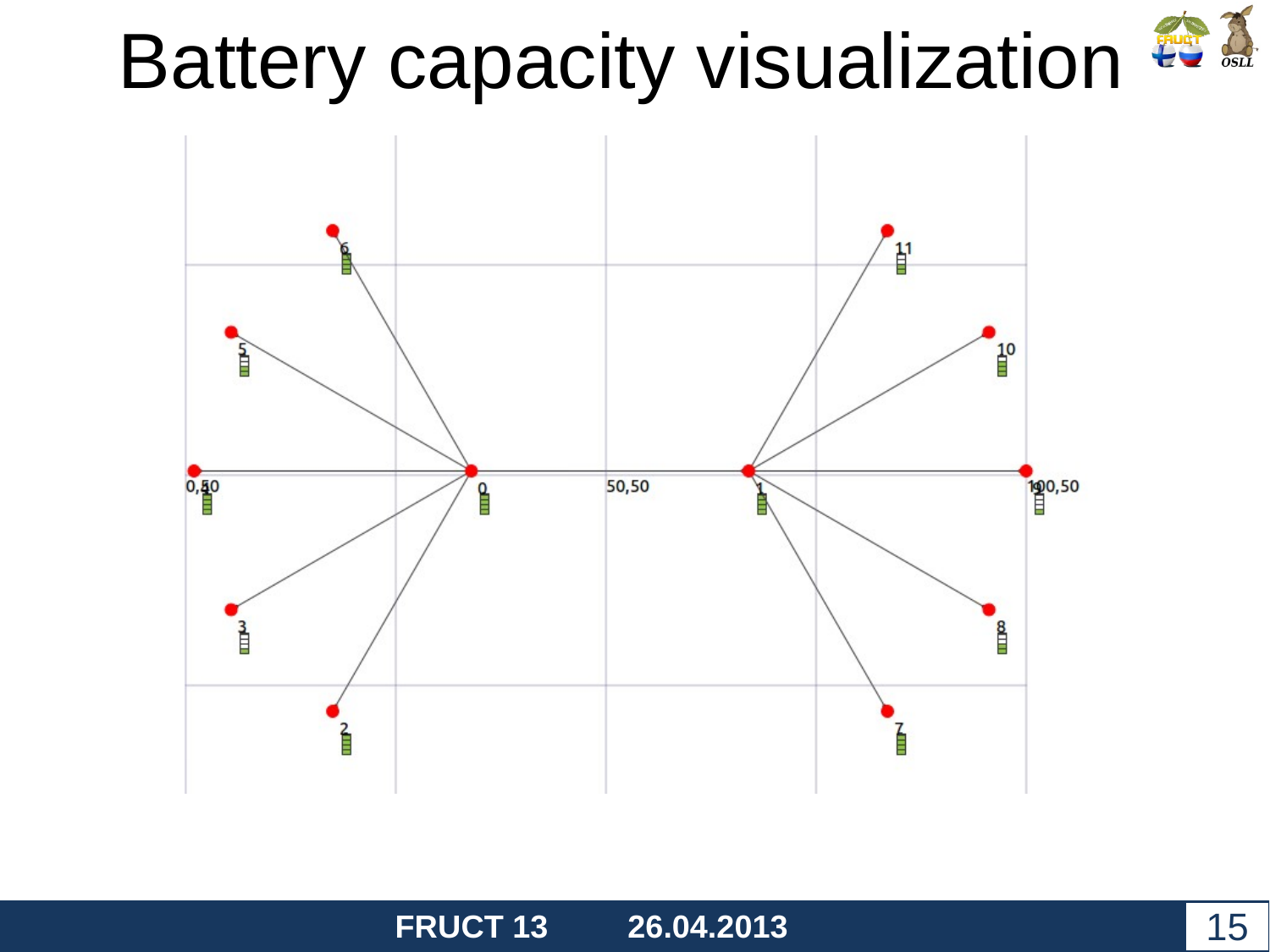

## Results & Further Work

#### **Current Results**

- There are some vague ideas and sketches of a metric
- Battery visualization is implemented
- Analysis of existing power-aware routing algorithms is performed

#### **Further Work**

- Decide wich routing type to use
- **Finish the mathematical model**
- Implement the model in NS-3
- Simulate the metric and analyze simulation results